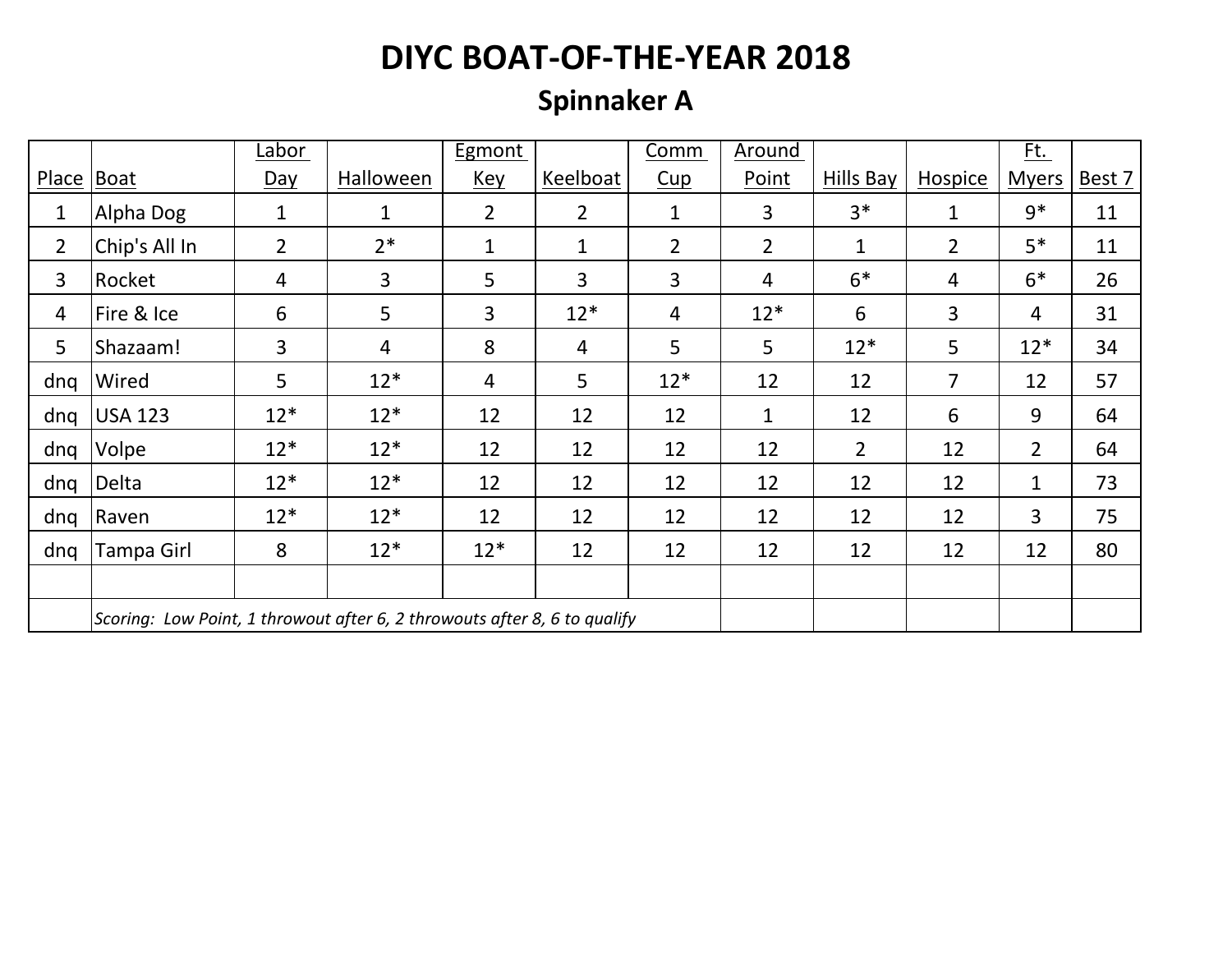### **Spinnaker B**

|                |                                                                           | Labor          |                | <b>Egmont</b> |                | Comm           | <b>Around</b>  |           |                | <u>Ft.</u>     |        |
|----------------|---------------------------------------------------------------------------|----------------|----------------|---------------|----------------|----------------|----------------|-----------|----------------|----------------|--------|
| Place          | <b>Boat</b>                                                               | $Day$          | Halloween      | <b>Key</b>    | Keelboat       | Cup            | Point          | Hills Bay | <b>Hospice</b> | <b>Myers</b>   | Best 7 |
| $\mathbf 1$    | <b>Yard Goat</b>                                                          | $\overline{2}$ | $\overline{4}$ | $\mathbf{1}$  | $14*$          | $\overline{2}$ | 3              | $6*$      | $\overline{4}$ | $\mathbf{1}$   | 17     |
| $\overline{2}$ | Meltemi                                                                   | $\overline{4}$ | $\overline{2}$ | $14*$         | 3              | 3              | $\mathbf{1}$   | 6         | $\overline{2}$ | $14*$          | 21     |
| dnq            | Privateer                                                                 | $\mathbf{1}$   | $\mathbf{1}$   | $14*$         | $\mathbf{1}$   | $14*$          | 14             | 6         | $\mathbf 1$    | 14             | 38     |
| dnq            | Junior                                                                    | $14*$          | 5              | $14*$         | 14             | 5              | $\overline{2}$ | 14        | 3              | 14             | 57     |
| dnq            | Dr. Bligh                                                                 | 5              | 6              | $2^{\circ}$   | $14*$          | $14*$          | 14             | 6         | 14             | 14             | 61     |
| dnq            | Therapy                                                                   | 6              | $14*$          | $14*$         | $\overline{4}$ | 14             | 14             | 6         | 14             | 3              | 61     |
| dnq            | <b>Fully Involved</b>                                                     | $14*$          | $\overline{3}$ | $14*$         | 14             | 14             | 14             | 14        | 14             | $\overline{2}$ | 75     |
| dnq            | Volcano                                                                   | $14*$          | $14*$          | 14            | 14             | 6              | $\overline{4}$ | 14        | 14             | 14             | 80     |
| dng            | Firewater                                                                 | $14*$          | $14*$          | 14            | 14             | $\mathbf{1}$   | 14             | 14        | 14             | 14             | 85     |
| dng            | Whirligig                                                                 | $14*$          | $14*$          | 14            | $\overline{2}$ | 14             | 14             | 14        | 14             | 14             | 86     |
| dnq            | Alliance                                                                  | $\overline{3}$ | $14*$          | $14*$         | 14             | 14             | 14             | 14        | 14             | 14             | 87     |
| dnq            | 88                                                                        | $14*$          | $14*$          | 14            | 14             | 4              | 14             | 14        | 14             | 14             | 88     |
| dng            | Tenacity                                                                  | 8              | $14*$          | $14*$         | 14             | 14             | 14             | 14        | 14             | 14             | 92     |
|                |                                                                           |                |                |               |                |                |                |           |                |                |        |
|                | Scoring: Low Point, 1 throwout after 6, 2 throwouts after 8, 6 to qualify |                |                |               |                |                |                |           |                |                |        |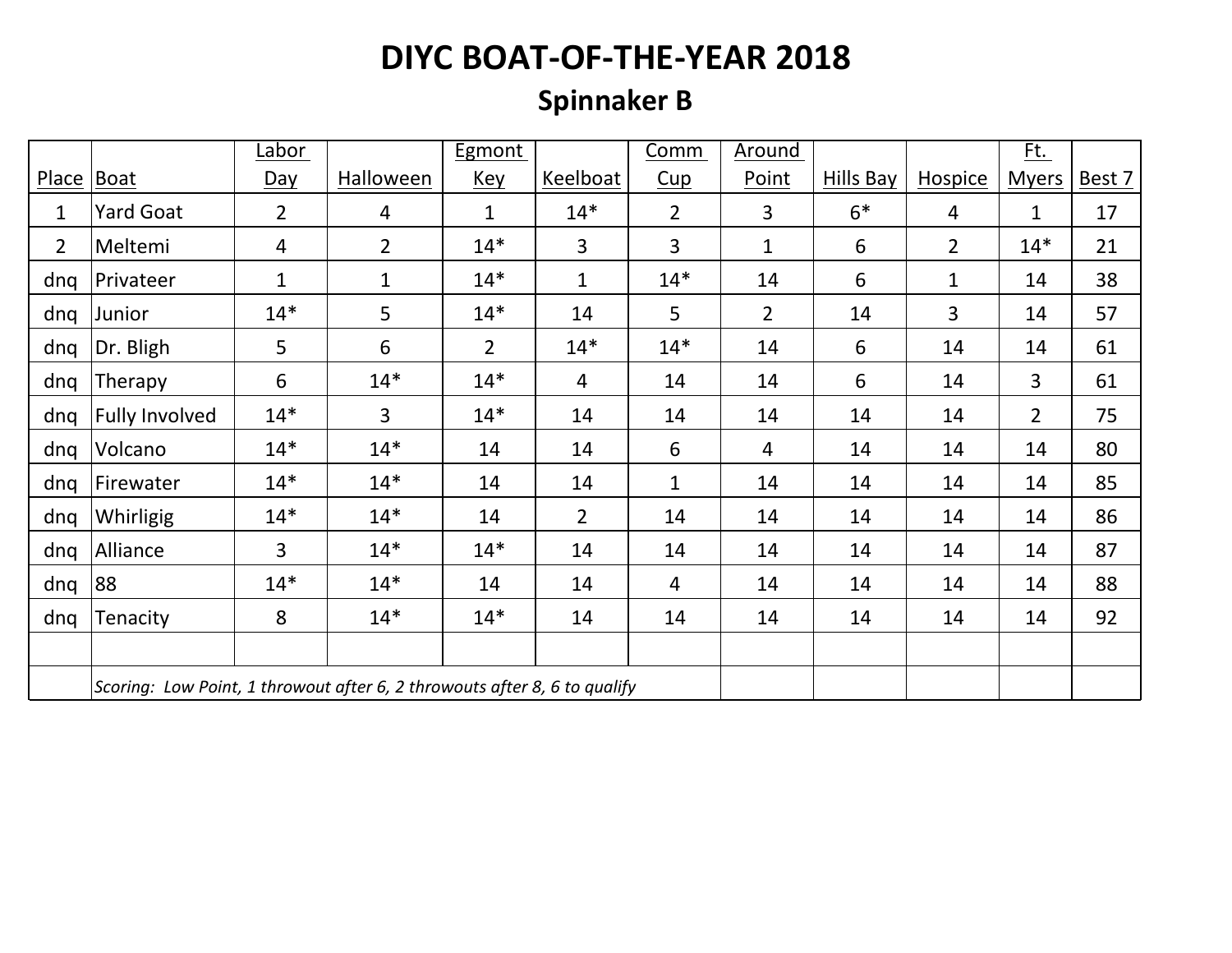#### **Racer-Cruiser**

|                |                                                                           | Labor          |                | <b>Egmont</b>  |                | Comm           | Around         |           |                | Ft.          |        |
|----------------|---------------------------------------------------------------------------|----------------|----------------|----------------|----------------|----------------|----------------|-----------|----------------|--------------|--------|
| <b>Place</b>   | Boat                                                                      | $Day$          | Halloween      | <u>Key</u>     | Keelboat       | Cup            | Point          | Hills Bay | <b>Hospice</b> | <b>Myers</b> | Best 7 |
| 1              | Intrepid                                                                  | $\overline{2}$ | 1              | $\overline{2}$ | $\mathbf 1$    | $\mathbf{1}$   | 1              | 6         | $13*$          | $13*$        | 14     |
| $\overline{2}$ | Sacred Cow                                                                | $3*$           | $\overline{2}$ | $\overline{3}$ | $\overline{2}$ | $\overline{2}$ | 3              | $6*$      | 3              | $\mathbf{1}$ | 16     |
| 3              | <b>First Wind</b>                                                         | $\overline{4}$ | 4              | $\overline{4}$ | 5              | 4              | $\overline{2}$ | $6*$      | 4              | $13*$        | 27     |
| 4              | Mon Ami                                                                   | $13*$          | $13*$          | $\mathbf{1}$   | $\overline{3}$ | 3              | $\overline{4}$ | 6         | 13             | 13           | 43     |
| 5              | Revenge                                                                   | $13*$          | $\overline{7}$ | $\overline{7}$ | 6              | 5              | $13*$          | 6         | 5              | 13           | 49     |
| dnq            | Javelina                                                                  | 6              | 3              | 5              | $13*$          | $13*$          | 13             | 13        | 13             | 13           | 66     |
| dnq            | Wing-It                                                                   | 1              | $13*$          | $13*$          | 13             | 13             | 13             | 13        | $\overline{2}$ | 13           | 68     |
| dng            | <b>Blue Moon</b>                                                          | $13*$          | $13*$          | 13             | 13             | 13             | 13             | 13        | 13             | 13           | 91     |
| dng            | Scorpion                                                                  | $13*$          | $13*$          | 13             | 13             | 13             | 13             | 13        | $\mathbf{1}$   | 13           | 79     |
| dng            | <b>Team Effort</b>                                                        | $13*$          | $13*$          | 13             | 4              | 13             | 13             | 13        | 13             | 13           | 82     |
| dng            | <b>Blue Heron</b>                                                         | $13*$          | $13*$          | 6              | 13             | 13             | 13             | 13        | 13             | 13           | 84     |
| dnq            | Sea Chelle                                                                | $13*$          | $\overline{7}$ | $13*$          | 13             | 13             | 13             | 13        | 13             | 13           | 85     |
|                |                                                                           |                |                |                |                |                |                |           |                |              |        |
|                | Scoring: Low Point, 1 throwout after 6, 2 throwouts after 8, 6 to qualify |                |                |                |                |                |                |           |                |              |        |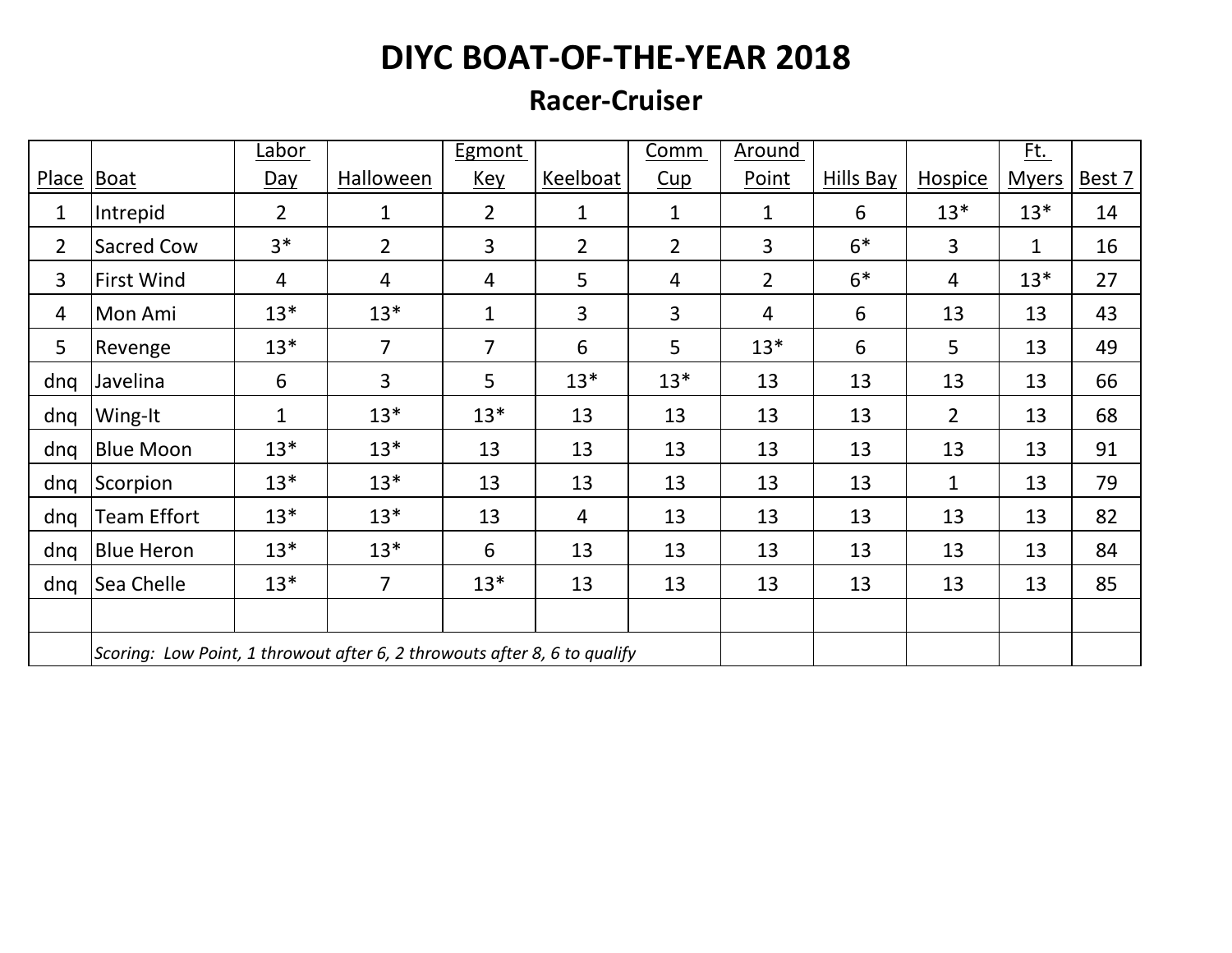#### **Cruiser**

|                |                                                                           | Labor          |                | Egmont         |                | Comm           | Around         |                |                | <u>Ft.</u>     |        |
|----------------|---------------------------------------------------------------------------|----------------|----------------|----------------|----------------|----------------|----------------|----------------|----------------|----------------|--------|
| <b>Place</b>   | Boat                                                                      | Day            | Halloween      | Key            | Keelboat       | Cup            | Point          | Hills Bay      | <b>Hospice</b> | <b>Myers</b>   | Best 7 |
| $\mathbf{1}$   | Impulse                                                                   | $\mathbf{1}$   | $\overline{2}$ | $18*$          | $\mathbf 1$    | $\overline{2}$ | $\mathbf{1}$   | $\overline{4}$ | $\mathbf{1}$   | $18*$          | 12     |
| $\overline{2}$ | <b>Wings</b>                                                              | 3              | 3              | $18*$          | $\overline{2}$ | 3              | $4*$           | $\overline{4}$ | 3              | $\overline{4}$ | 22     |
| dng            | Serenade                                                                  | 4              | 4              | 6              | $18*$          | 6              | $18*$          | 18             | 4              | 18             | 60     |
| dnq            | Long Gone                                                                 | $18*$          | $\mathbf{1}$   | 6              | $18*$          | $\mathbf{1}$   | 18             | 18             | 18             | 18             | 80     |
| dnq            | <b>MuneQuita</b>                                                          | $18*$          | $18*$          | $\overline{2}$ | 18             | 18             | $\overline{2}$ | $\overline{4}$ | 18             | 18             | 80     |
| dnq            | <b>Equinox</b>                                                            | $18*$          | 6              | $18*$          | 3              | 4              | 18             | 18             | 18             | 18             | 85     |
| dnq            | Wild Thing                                                                | 8              | 5              | 6              | $18*$          | $18*$          | 18             | 18             | 18             | 18             | 91     |
| dnq            | Lunacy                                                                    | $\overline{2}$ | $18*$          | $\mathbf{1}$   | $18*$          | 18             | 18             | 18             | 18             | 18             | 93     |
| dng            | Climate Change                                                            | 8              | $\overline{7}$ | $18*$          | $18*$          | 18             | 18             | 18             | 18             | 18             | 105    |
| dnq            | Matou                                                                     | $18*$          | $18*$          | 18             | 18             | 18             | 18             | 18             | $2^{\circ}$    | 18             | 110    |
| dnq            | <b>First Wind</b>                                                         | $18*$          | $18*$          | 18             | 18             | 18             | 18             | 18             | 18             | 4              | 112    |
| dnq            | Wind Song                                                                 | $18*$          | $18*$          | 18             | 18             | 18             | 18             | 18             | 18             | 4              | 112    |
| dnq            | Mistress                                                                  | $18*$          | $18*$          | 18             | 18             | 5              | 18             | 18             | 18             | 18             | 113    |
| dnq            | Chamame'                                                                  | 5              | $18*$          | $18*$          | 18             | 18             | 18             | 18             | 18             | 18             | 113    |
| dnq            | II Easy                                                                   | $18*$          | $18*$          | 18             | 18             | 18             | 18             | 18             | 6              | 18             | 114    |
| dnq            | <b>New Venture</b>                                                        | $18*$          | 9              | $18*$          | 18             | 18             | 18             | 18             | 18             | 18             | 117    |
| dnq            | Yes Dear                                                                  | $18*$          | $18*$          | 18             | 18             | 18             | 18             | 18             | 18             | 18             | 126    |
|                |                                                                           |                |                |                |                |                |                |                |                |                |        |
|                | Scoring: Low Point, 1 throwout after 6, 2 throwouts after 8, 6 to qualify |                |                |                |                |                |                |                |                |                |        |